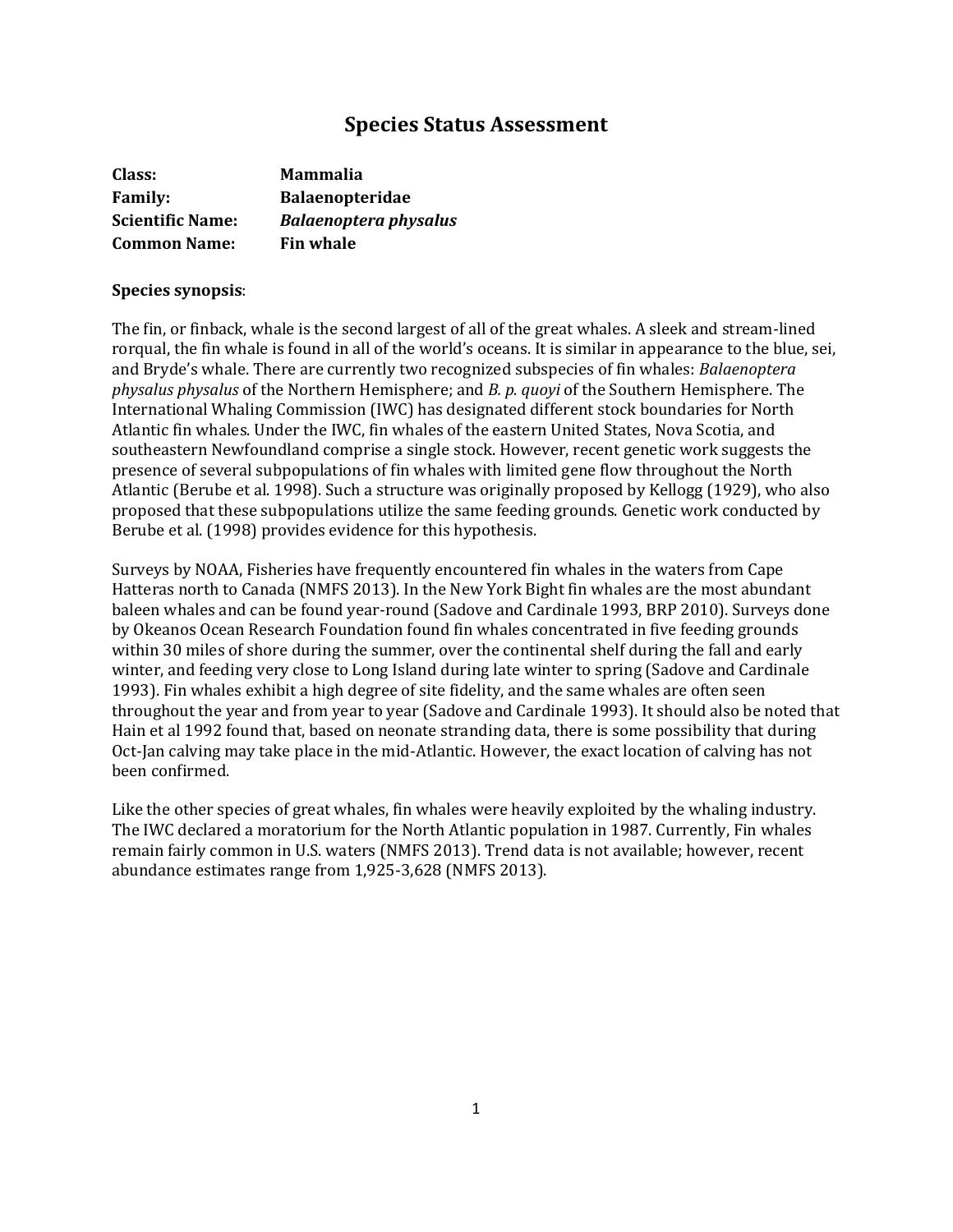#### **a. Current and Legal Protected Status**

| i.  | Federal                          | Endangered       | Candidate?                   |
|-----|----------------------------------|------------------|------------------------------|
| ii. | <b>New York</b>                  | Endangered; SGCN |                              |
|     | b. Natural Heritage Program Rank |                  |                              |
| i.  | Global                           | G3G4             |                              |
| ii. | <b>New York</b>                  | S1               | <b>Tracked by NYNHP?</b> Yes |

### **Other Rank:**

Depleted under the Marine Mammal Protection Act of 1972

CITES Appendix I

Species of Special Concern under the Species at Risk Act (Canada)

### **Status Discussion:**

Fin whales have been listed as endangered under the Endangered Species Act (ESA) since it was first passed in 1973. The North Pacific fin whale is listed as threatened under the Canadian Species at Risk Act (SARA), while the North Atlantic population is listed as a species of special concern. Fin whale populations worldwide suffered from heavy whaling pressure throughout the 20<sup>th</sup> century. They were finally protected from commercial whaling in the North Atlantic in 1987, although Greenland is allowed a small aboriginal subsistence hunt each year. Additionally, Iceland killed over 280 fin whales from 2006 – 2010, before suspending its fin whale hunt for the 2011 and 2012 season. Whether this hunt will be resumed is unknown. Although pre-whaling numbers are unknown, most populations of fin whales are considered relatively stable (NMFS 2010).

Trend data is not available for the western North Atlantic populations; however, recent abundance estimates range from 1,925-3,628 (NMFS 2013). The best abundance estimate for the western North Atlantic is considered to be 3,522, based on the Canadian Trans-North Atlantic Sighting Survey (TNASS) conducted in 2007 (NMFS 2013). Fin whales are the most commonly sighted whales in the New York Bight and have been observed at all times of year; trends and abundance for this area are unknown (Sadove and Cardinale 1993, BRP 2010).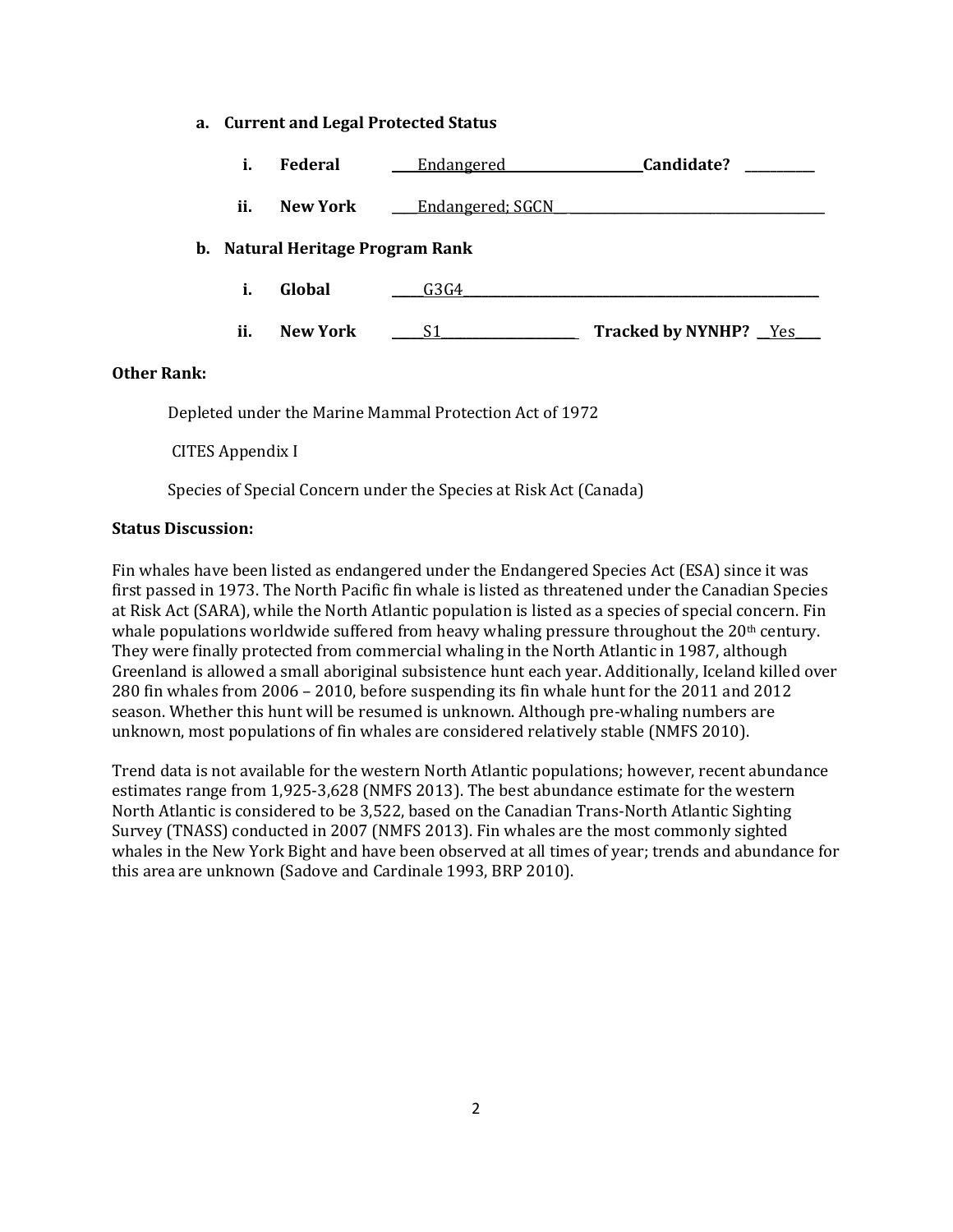- **II. Abundance and Distribution Trends**
	- **a. North America**

| Abundance<br>i.           |        |                         |
|---------------------------|--------|-------------------------|
| declining<br>__increasing | stable | $\underline{X}$ unknown |
| ii.<br>Distribution:      |        |                         |
| declining<br>increasing   | stable | X unknown               |

Time frame considered: Heavily hunted throughout 1900s, but no preexploitation numbers to compare with current abundance. Post-whaling trends have not been analyzed. Tentatively considered somewhat stable.

**b. Regional** 

| <i>i.</i> Abundance                        |        |                  |
|--------------------------------------------|--------|------------------|
| ____ declining _____increasing             | stable | <u>X</u> unknown |
| ii. Distribution:                          |        |                  |
| ____ declining _____ increasing            |        | stable X unknown |
| <b>Regional Unit Considered:</b> Northeast |        |                  |
|                                            |        |                  |

**Time Frame Considered: \_\_**Heavily hunted throughout 1900s, but no preexploitation numbers to compare with current abundance. Post-whaling trends have not been analyzed.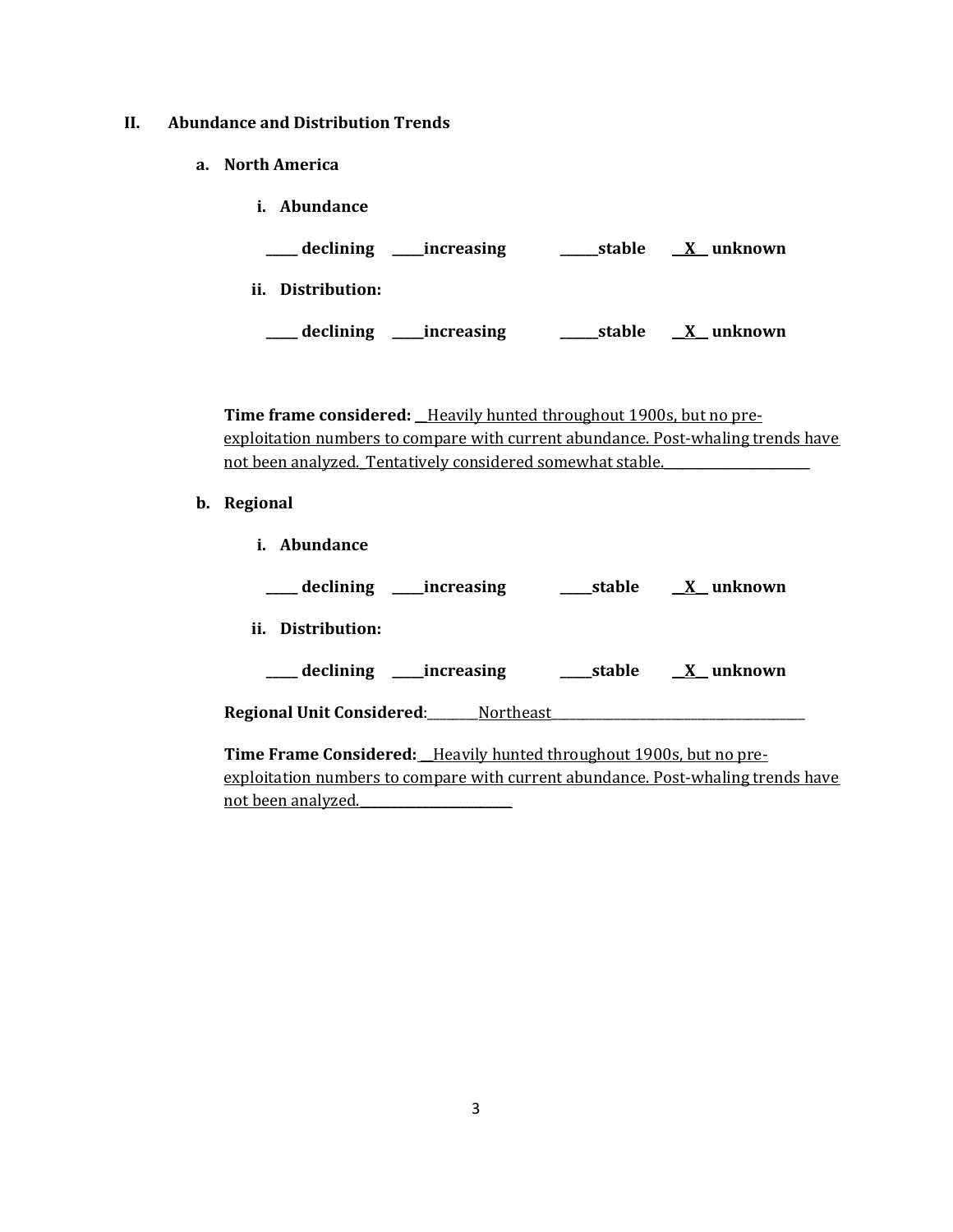**c. Adjacent States and Provinces**

| <b>CONNECTICUT</b>                                          | Not Present _________ No data ______                                             |  |
|-------------------------------------------------------------|----------------------------------------------------------------------------------|--|
| i. Abundance                                                |                                                                                  |  |
|                                                             | ___ declining ____increasing ____________stable ________________________________ |  |
| ii. Distribution:                                           |                                                                                  |  |
|                                                             |                                                                                  |  |
| Time frame considered: Rare visitor. Trends never analyzed. |                                                                                  |  |
| Listing Status: Not listed Status: Not listed SGCN? No      |                                                                                  |  |
| MASSACHUSETTS Not Present ________ No data ______           |                                                                                  |  |
| i. Abundance                                                |                                                                                  |  |
|                                                             | ___ declining ____increasing ______stable _____X_unknown                         |  |
| ii. Distribution:                                           |                                                                                  |  |
|                                                             | ___ declining ____increasing ______stable _____X_unknown                         |  |
| Time frame considered: Trends never analyzed.               |                                                                                  |  |
| Listing Status: Endangered SGCN? Yes                        |                                                                                  |  |
| NEW JERSEY Not Present __________ No data _______           |                                                                                  |  |
| i. Abundance                                                |                                                                                  |  |
|                                                             | ___ declining ____increasing ______stable _____X_unknown                         |  |
| ii. Distribution:                                           |                                                                                  |  |
|                                                             | ___ declining ____increasing ______stable _____X_unknown                         |  |
| Time frame considered: Trends never analyzed.               |                                                                                  |  |
| Listing Status: Endangered SGCN? Yes                        |                                                                                  |  |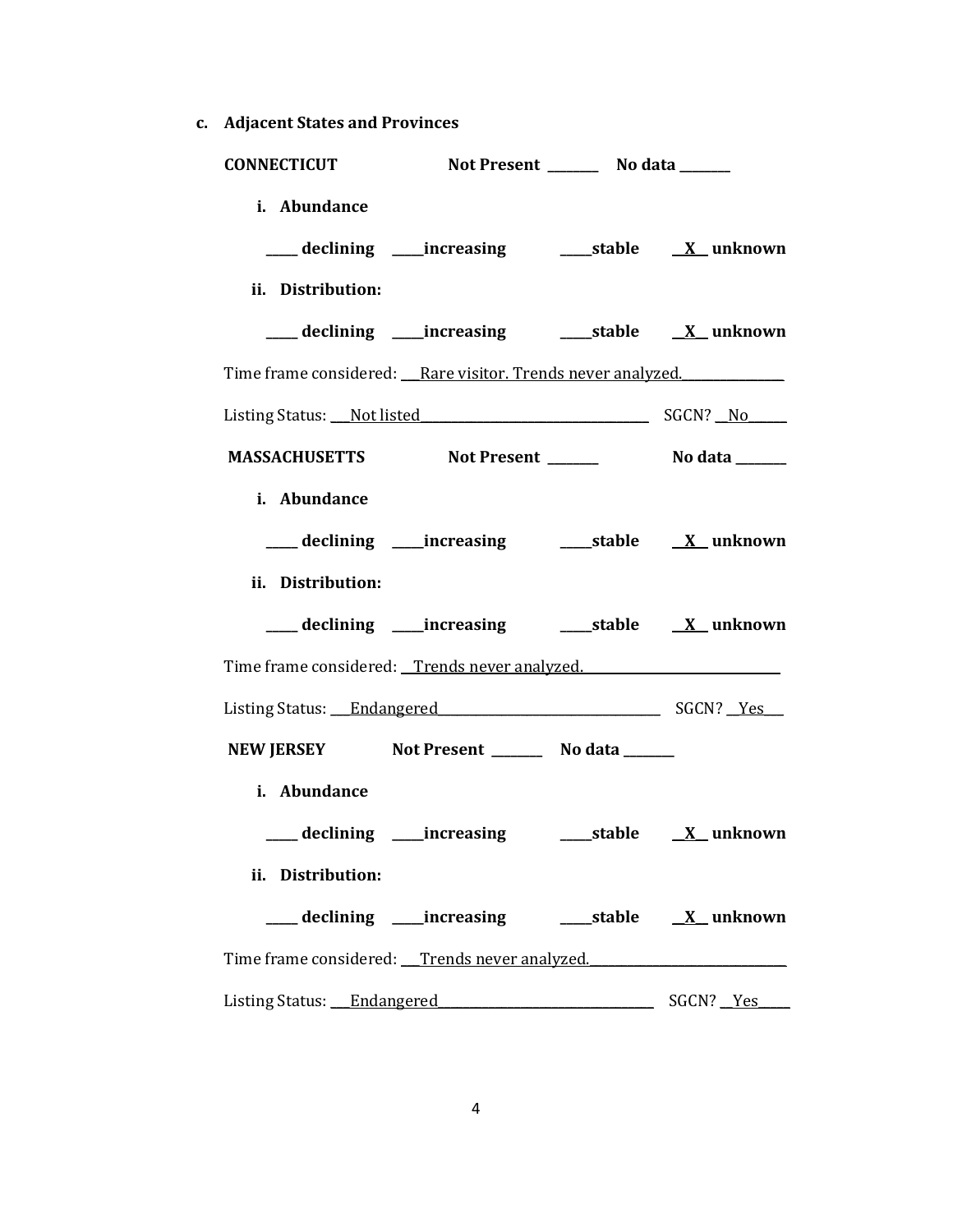| <b>ONTARIO</b>                                                                    | Not Present $X$ | No data _______ |
|-----------------------------------------------------------------------------------|-----------------|-----------------|
| i. Abundance                                                                      |                 |                 |
| ___ declining ____increasing ____________stable ____unknown                       |                 |                 |
| ii. Distribution:                                                                 |                 |                 |
|                                                                                   |                 |                 |
|                                                                                   |                 |                 |
|                                                                                   |                 |                 |
| PENNSYLVANIA Not Present X No data ______                                         |                 |                 |
| i. Abundance                                                                      |                 |                 |
| ___ declining ____increasing ______stable ____unknown                             |                 |                 |
| ii. Distribution:                                                                 |                 |                 |
|                                                                                   |                 |                 |
|                                                                                   |                 |                 |
|                                                                                   |                 |                 |
| <b>QUEBEC</b>                                                                     |                 |                 |
| i. Abundance                                                                      |                 |                 |
| ___declining ___increasing ______stable <u>X</u> _unknown                         |                 |                 |
| ii. Distribution:                                                                 |                 |                 |
|                                                                                   |                 |                 |
| Time frame considered: Trends not analyzed.                                       |                 |                 |
| Listing Status: Special Concern Superior Contract Concern Status: Special Concern |                 |                 |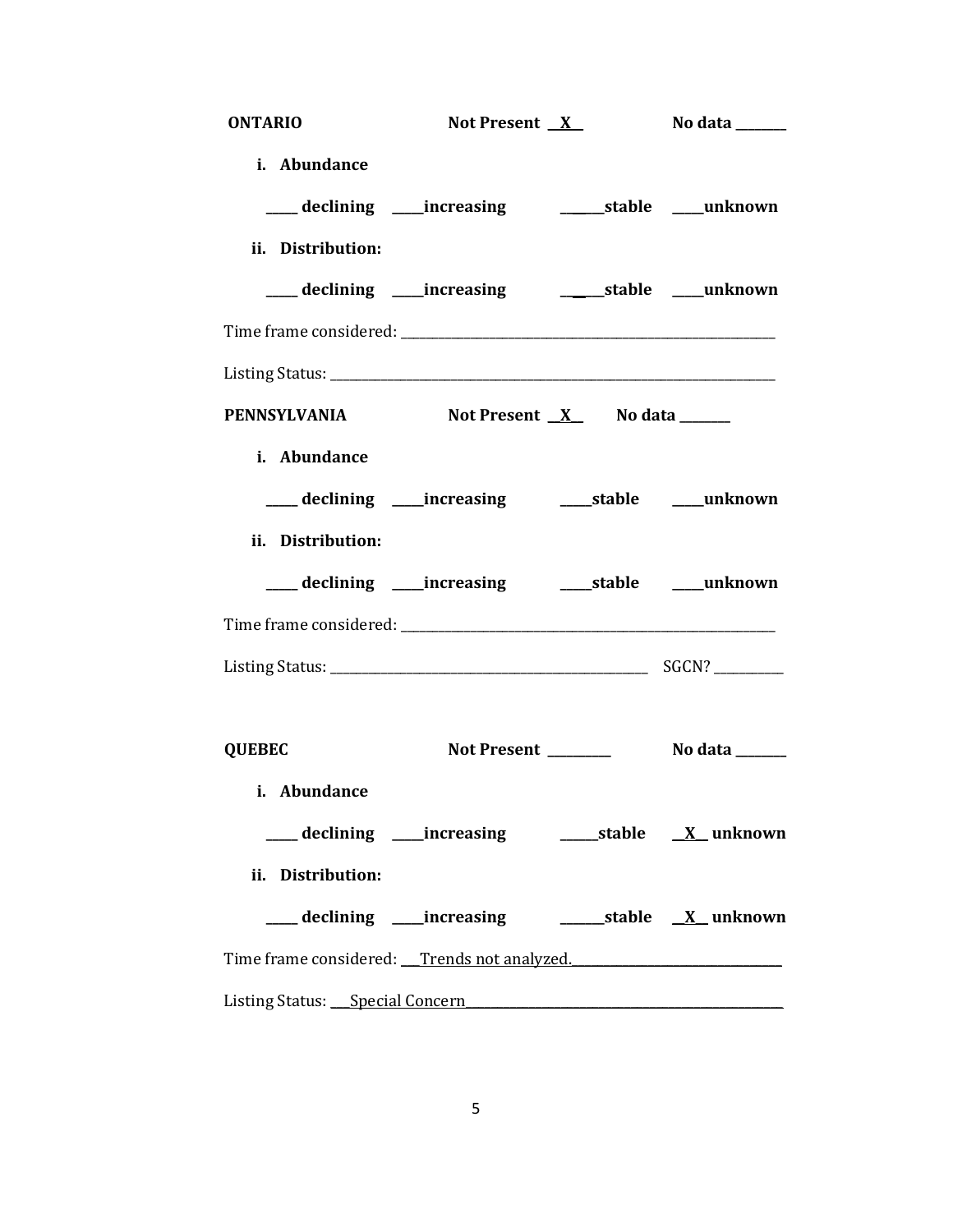| <b>RHODE ISLAND</b>                                      |  | Not Present _________ No data _______ |
|----------------------------------------------------------|--|---------------------------------------|
| i. Abundance                                             |  |                                       |
|                                                          |  |                                       |
| ii. Distribution:                                        |  |                                       |
|                                                          |  |                                       |
| Time frame considered: Trends never analyzed.            |  |                                       |
| Listing Status: Endangered SGCN? Yes                     |  |                                       |
|                                                          |  |                                       |
| <b>VERMONT</b>                                           |  | Not Present <u>X</u> No data ______   |
| i. Abundance                                             |  |                                       |
| ___ declining ____increasing _______stable _____unknown  |  |                                       |
| ii. Distribution:                                        |  |                                       |
|                                                          |  |                                       |
|                                                          |  |                                       |
|                                                          |  |                                       |
| d. NEW YORK                                              |  | No data ______                        |
| i. Abundance                                             |  |                                       |
| ___ declining ____increasing ______stable _____X_unknown |  |                                       |
| ii. Distribution:                                        |  |                                       |
|                                                          |  |                                       |
| Time frame considered: Trends never analyzed.            |  |                                       |
|                                                          |  |                                       |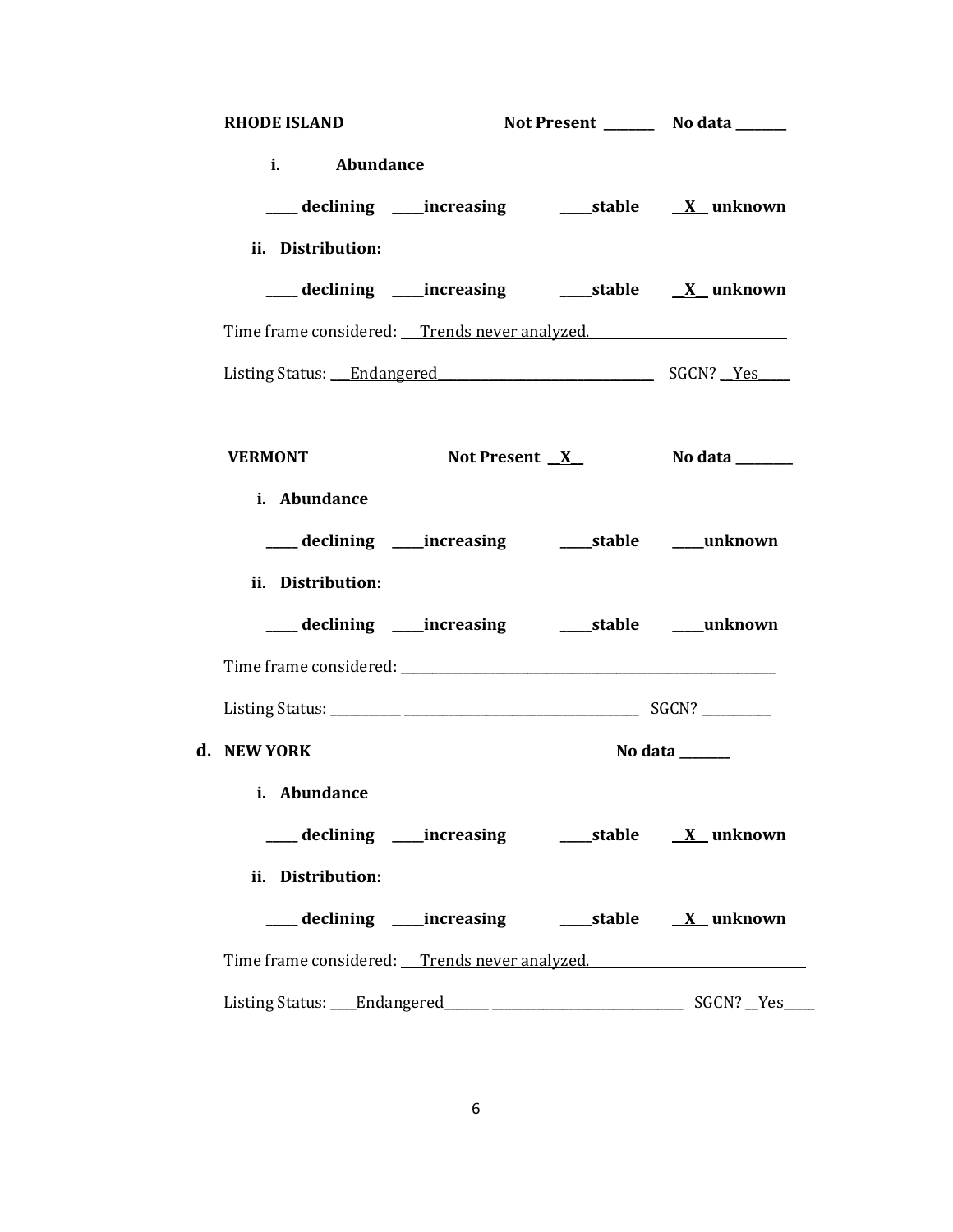## **Monitoring in New York.**

From February 2008 – March 2009 Cornell University partnered with DEC and conducted passive acoustic monitoring for cetaceans in New York coastal waters (BRP 2010).

NOAA, NEFSC, Protected Species Branch conducts regular aerial and ship board surveys to determine the abundance and distribution of protected species in the North East. However, sampling, including scale of sampling, is not specific either to large whales in the New York Bight, nor is sampling year round. There are no current monitoring activities or regular surveys conducted by the State of New York or specific to large whales in the New York Bight. However, DEC, Marine Resources and Natural Heritage Program are currently in the planning stages to establish a regular monitoring program for large whales. The monitoring techniques and protocols have not yet been determined. There is currently funding for three years of monitoring.

## **Trends Discussion:**

Trends have not been analyzed for the western North Atlantic population of fin whales. Overall, most studies agree that there was a decline in the population during the period of exploitation, but it is not known how much. Chapman (1976) estimated that the population of fin whales using American waters (both the Atlantic and Pacific) declined by more than 50% between 1958 and 1970. Breiwick (1993) estimated that the "exploitable" population (adults over fifty ft) in the Nova Scotia stock numbered around 1,500 in 1964, and were reduced to about 325 in 1973.

Although pre-whaling numbers are unknown, most populations of fin whales are considered relatively stable currently (NMFS 2010). Recent abundance estimates range from 1,925-3,628 (NMFS 2013). The best abundance estimate for the western North Atlantic is considered to be 3,522, based on the Canadian Trans-North Atlantic Sighting Survey (TNASS) conducted in 2007 (NMFS 2013). Fin whales are the most commonly sighted whales in the New York Bight and have been observed at all times of year; trends and abundances for this area are unknown (Sadove and Cardinale 1993, BRP 2010).

While trends are not available for the North Atlantic, some other areas have conducted trend analyses of fin whale populations. A "substantial increase" in fin whales has been suggested by seabird surveys in the Pribilof Islands, Alaska between 1975 – 1978 and 1987 – 1989 (Baretta and Hunt 1994). An annual increase of 4.8% has been estimated for a population of fin whales in the coastal waters south of the Alaska Peninsula from 1987 – 2003 (Zerbini et al. 2006). A slight increase was also suggested for the California/Oregon/Washington stock of fin whales from 1979 – 1993; however, this increase was not statistically significant (Barlow et al. 1997). While these trends are encouraging, it is important to note that it is not possible to extrapolate the results to other areas. These trend analyses took place over limited areas and dealt with a specific population of fin whales.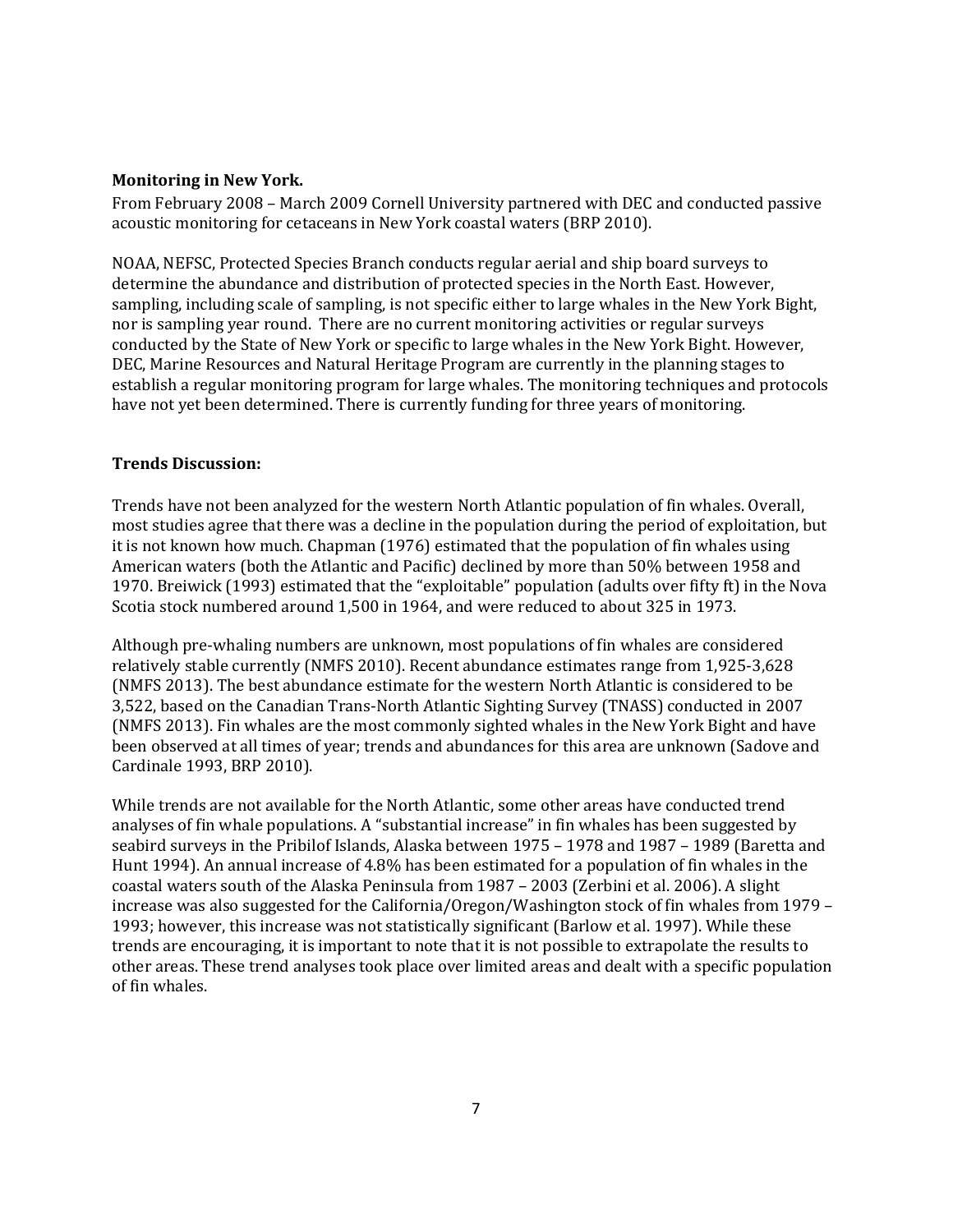

Figure 1. Distribution of fin whale sightings from NEFSC and SEFSC shipboard and aerial surveys during the summers of 1995, 1998, 1999, 2002, 2004, 2006, 2007, 2008, 2010 and 2011. Isobaths are the 100 m, 1000 m, and 4000 m depth contours. Figure and caption from NMFS 2013.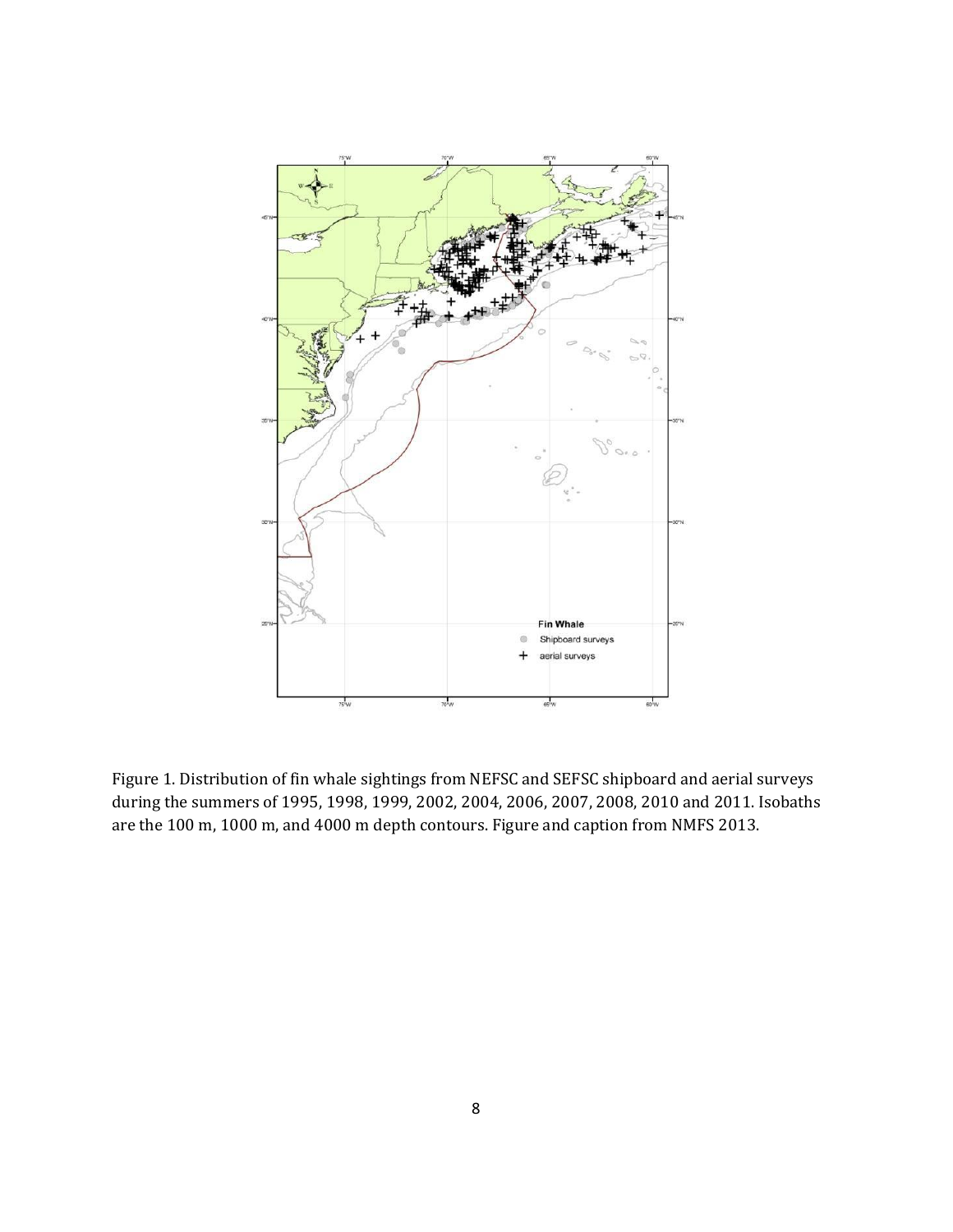

Figure 2. Locations of sightings of fin whales by surveys conducted by the Okeanos Ocean Research Foundation from 15 years of research from the 1970s – early 1990s. Figure from Sadove & Cardinale 1993.



Figure 3. Seasonal presence of fin whales in the New York Bight region. A) fin whale presence during spring (1 March – 14 May 2008), B) presence during autumn (31 August – 2 Dec 2008), and C) presence during winter (5 December 2008 – 3 March 2009). Tables to the right of each plot show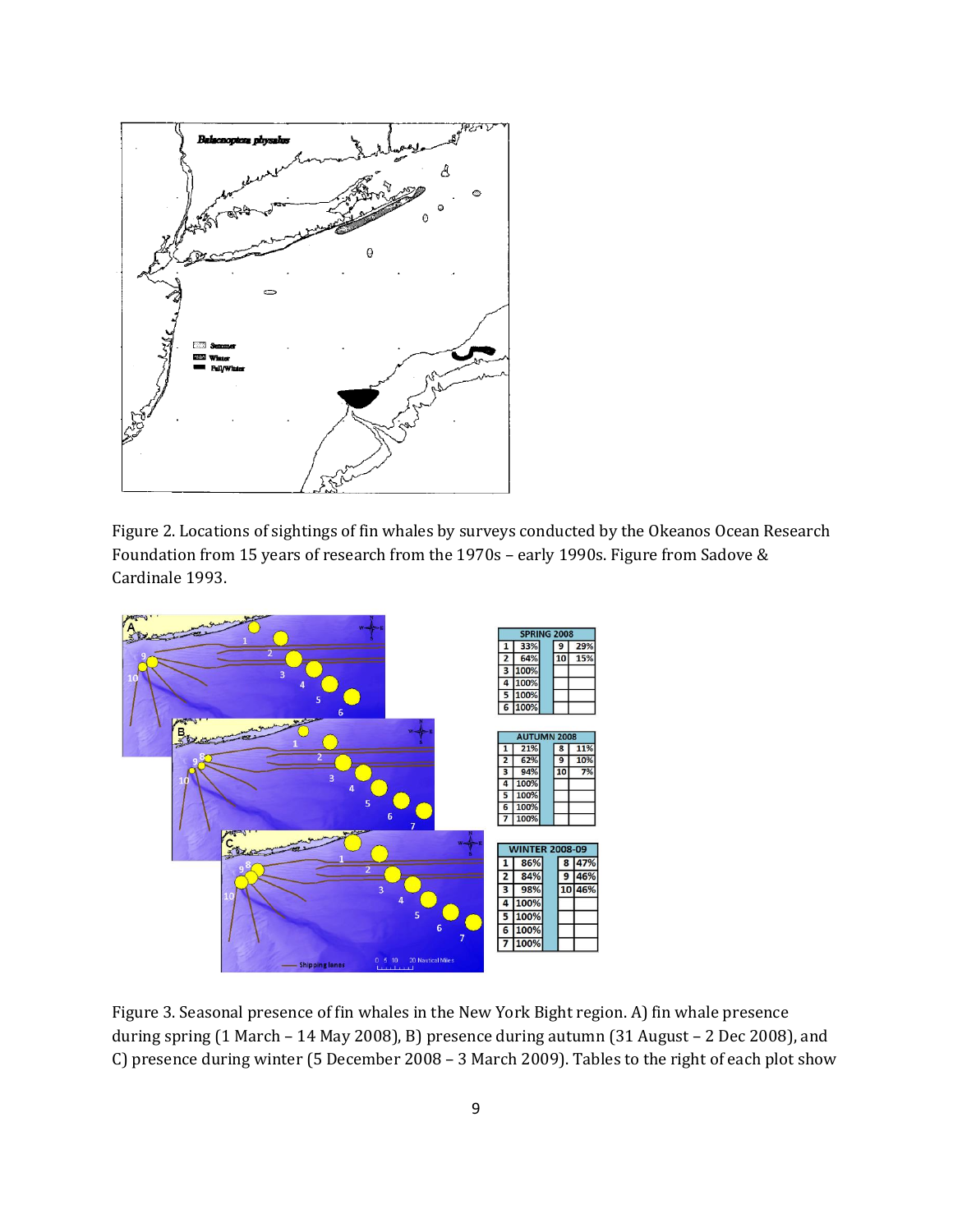the actual percentages of days with fin whale song during each season. Figure and caption from BRP 2010.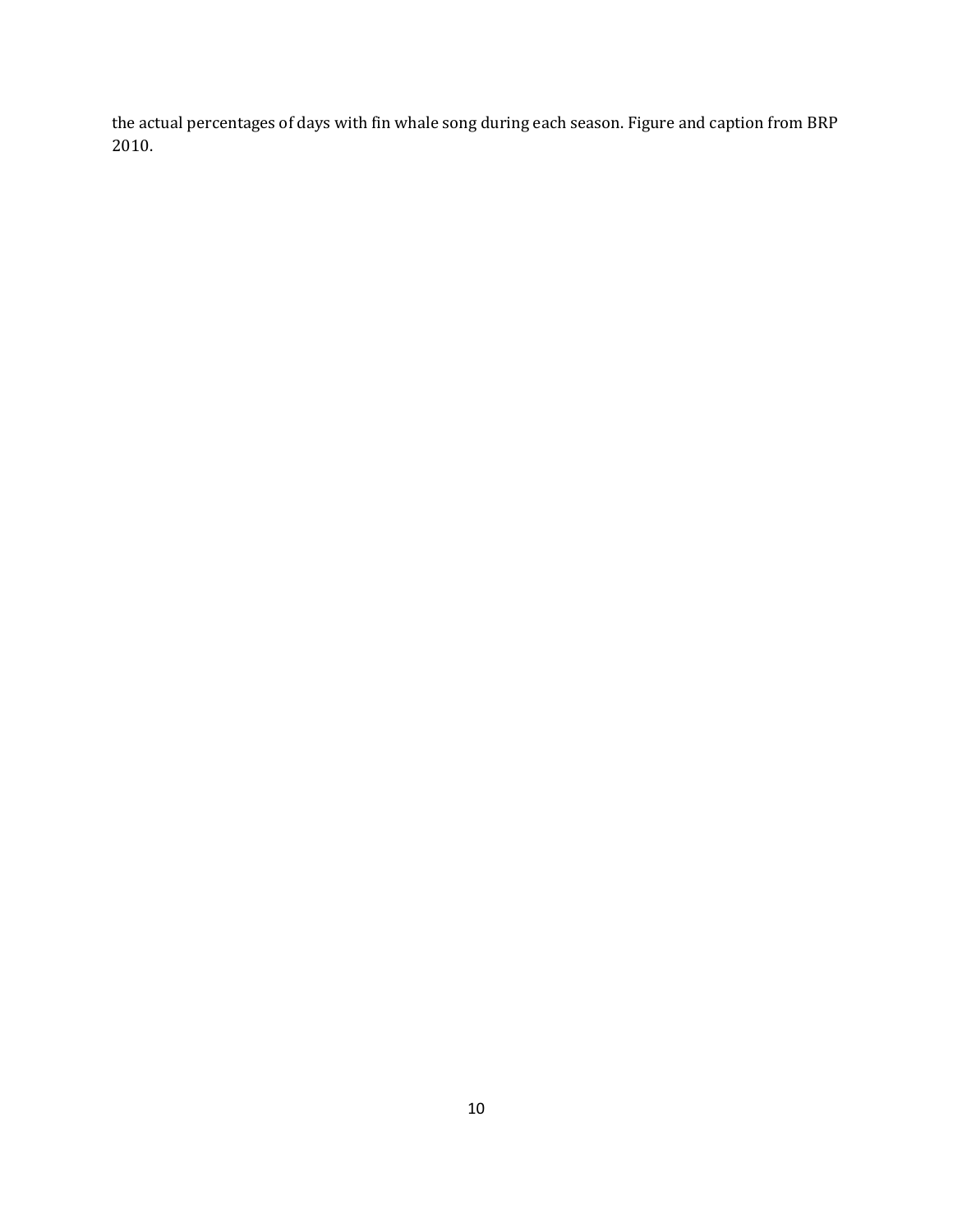#### **III. New York Rarity, if known:**

| Historic      | # of Animals | # of Locations | % of State |
|---------------|--------------|----------------|------------|
| prior to 1970 |              |                |            |
| prior to 1980 |              |                |            |
| prior to 1990 |              |                |            |

## **Details of historic occurrence:**

Unknown for New York. The fin whale is the most abundant large whale in waters of the New York Bight. The only population estimates come from 15 years of surveys conducted by the Okeanos Ocean Research Foundation (from the 1970s – 1993). These estimated the population using New York waters to be around 400 animals (Sadove and Cardinale 1993).

**Current # of Animals**

## **3,522 for western North Atlantic. # in NY Bight is unknown, but studies conducted in the 1990s produced estimates of between 400-800.**

#### **Details of current occurrence:**

Unknown for New York. Passive acoustic monitoring by Cornell University's Bioacoustic Research Program (2010) documented fin whales on all 269 days of monitoring during the spring, autumn, and winter 2008 – 2009. They were recorded on both the New York harbor devices and also the devices placed offshore of Long Island.

#### **New York's Contribution to Species North American Range:**

| % of NA Range in New York | <b>Classification of New York Range</b>                            |
|---------------------------|--------------------------------------------------------------------|
| $\frac{100}{2}$ (endemic) | X Core                                                             |
| $-76-99$                  | $\_\_$ Peripheral                                                  |
| 51-75                     | ___ Disjunct                                                       |
| 26-50                     | Distance to core population:                                       |
| $X_{-}$ 1-25              | they are in NY at all times of year, so may be a larger percentage |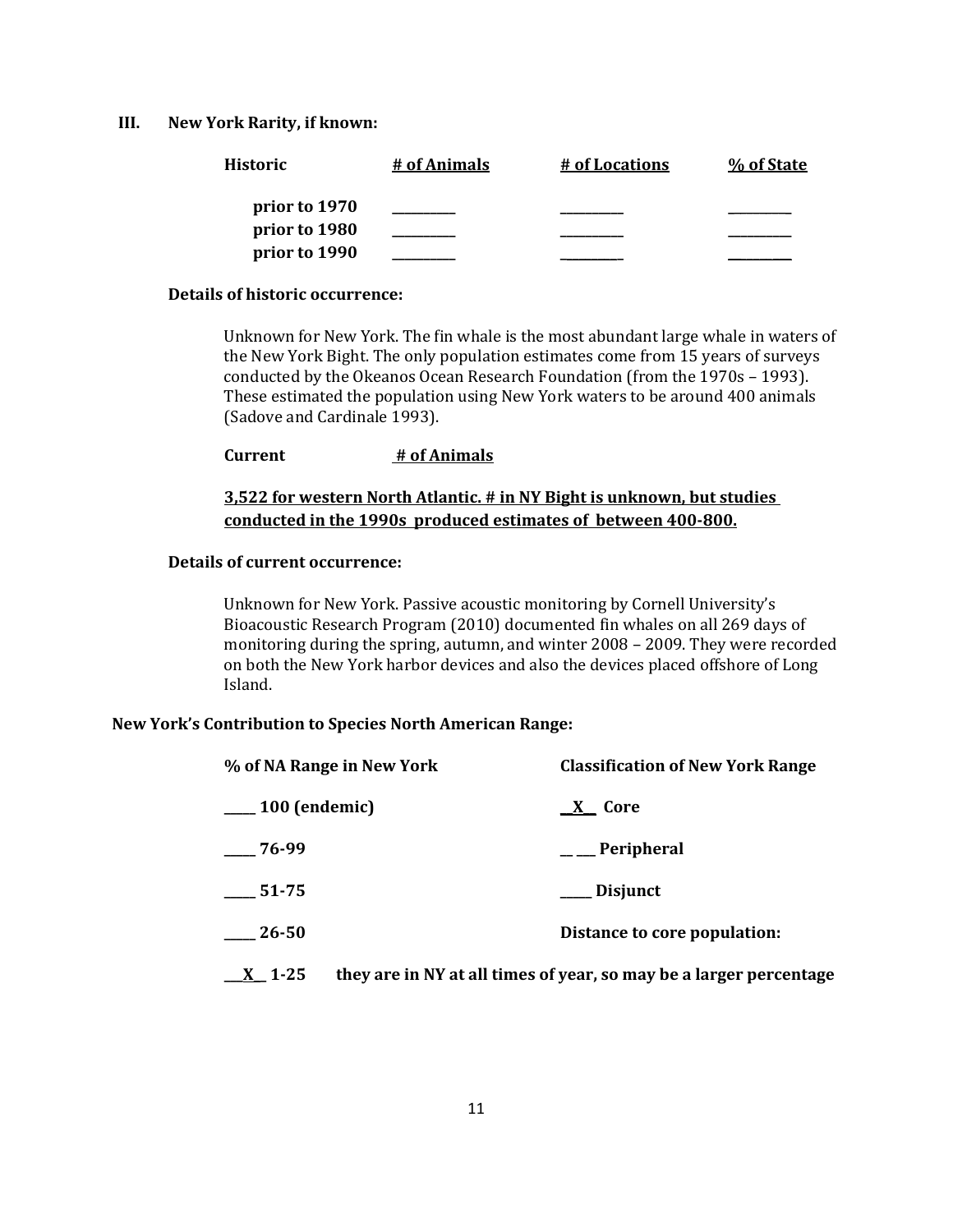| III. | <b>Primary Habitat or Community Type:</b>                    |                            |
|------|--------------------------------------------------------------|----------------------------|
|      | 1. Pelagic                                                   |                            |
|      | 2. Marine, Deep Subtidal                                     |                            |
|      | 3. Estuarine, Deep Subtidal                                  |                            |
|      | <b>Habitat or Community Type Trend in New York:</b>          |                            |
|      | ____ Declining____Stable ______ Increasing _____ X__ Unknown |                            |
|      |                                                              |                            |
|      | <b>Habitat Specialist?</b>                                   | $Yes$ X No                 |
|      | <b>Indicator Species?</b>                                    | _X__ Yes<br>N <sub>0</sub> |
|      |                                                              |                            |

### **Habitat Discussion:**

In the western North Atlantic, fin whales are very widely distributed. They can be found from the Gulf of Mexico north to the edge of the pack ice in the Arctic (NMFS 2010). However, their distribution is concentrated between North of Cape Hatteras and Canada (NMFS 2013.) It is widely believed that fin whale distribution in primarily driven by prey abundance (NMFS 2010). In Iceland, fin whales feed primarily upon krill; whaling data indicates that fin whale catches were correlated with known krill spawning areas (Rørvik et al. 1976). Throughout the eastern United States, fin whales sightings are centered along the 100 m isobath, well spread out between shallower and deeper water. Fin whales are often found along submarine canyons on the shelf break and other areas where upwelling events concentrate prey.

Fifteen years of surveys by Okeanos Foundation in the New York Bight area resulted in good knowledge of the distribution of fin whales in state waters throughout the year. Okeanos Foundation researchers Sadove and Cardinale (1993) reported that fin whales could typically be found within five feeding areas in the New York Bight area from April through August. The feeding areas were located within thirty miles of land, and there were often large groups of 20 or more whales feeding together in these areas (Sadove and Cardinale 1993). From September until December fin whales could usually be found on the continental shelf farther offshore, near the 200m isobath. From January until March fin whales could be found feeding within one mile of the eastern shores of Long Island (Sadove and Cardinale 1993).

The Okeanos Foundation surveys were conducted from the 1970s – early 1990s, and it is currently unknown if fin whales exhibit these same distribution patterns today. The passive acoustic monitoring done by Cornell University in 2008 – 2009 provided some evidence that they may. The program detected fin whales on all 258 days of monitoring (BRP 2010). Ten different recording units were set up: three just outside of New York Harbor, and seven starting 10 miles south of Southampton, Long Island and spreading 70 miles to the edge of the continental shelf (BRP 2010).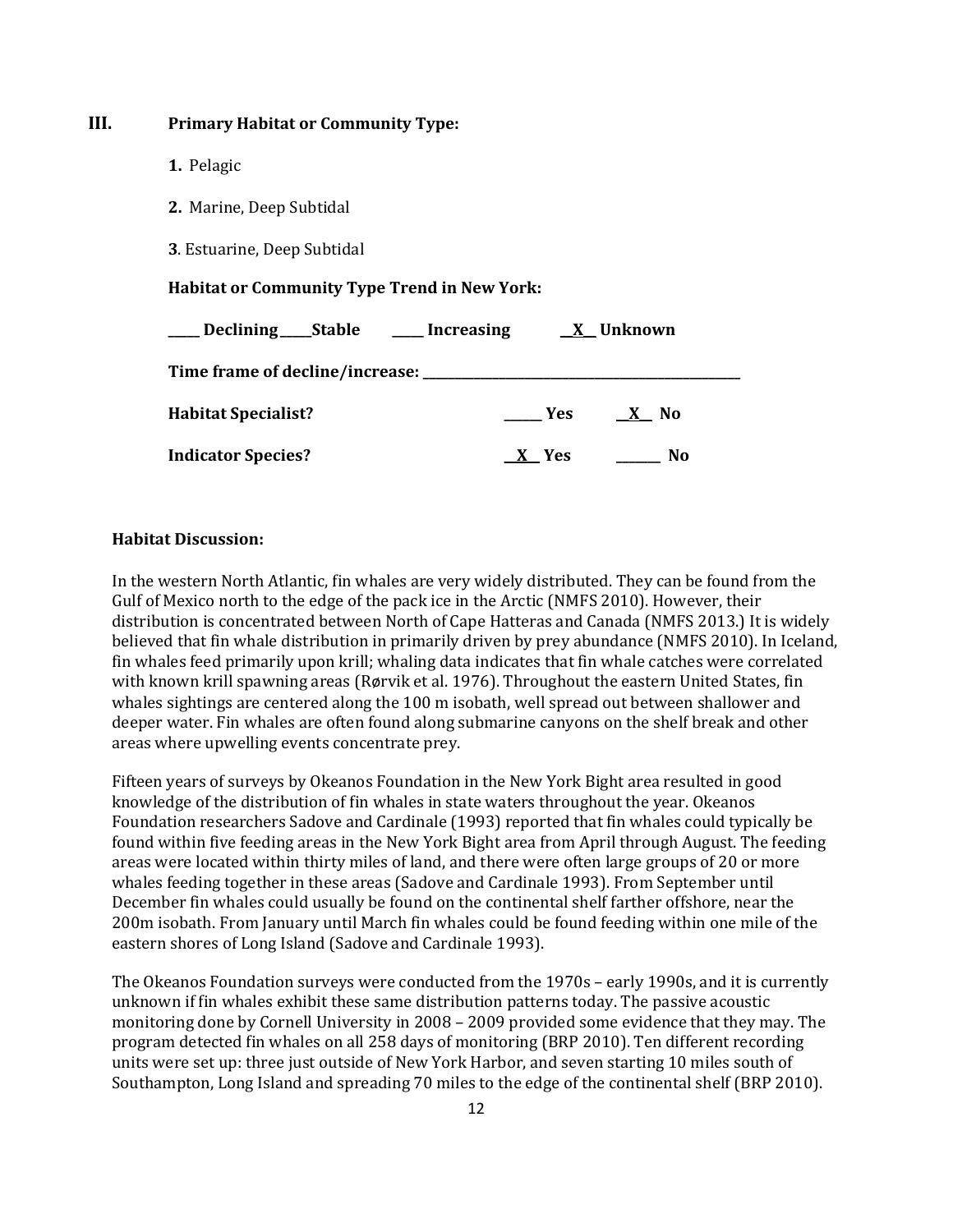The four units farthest offshore detected fin whales on all days. If the fin whales were still following the same distribution patterns seen by Okeanos Foundation, then one would expect the fewest near-shore detections from September until December. That pattern was observed in the acoustic monitoring project. Fin whales were detected on  $\leq 11\%$  of the days during this period on all of the New York Harbor recording units, and only on 21% of the days on the buoy 10 nautical miles from Southampton (BRP 2010; see figure 3 in Trends Discussion). In contrast, fin whales were detected nearly 50% of the days from December – March on the New York Harbor units, and on  $\geq$  84% of days on the three units closest to shore in the Southampton string (BRP 2010). This would correspond with the time period where fin whales were observed close to shore off of Long Island by Okeanos Foundation (Sadove and Cardinale 1993).

## **IV. New York Species Demographics and Life History**

**\_\_possibly during the fall to winter\_\_ Breeder in New York**

- **\_\_ \_\_ Summer Resident**
- **\_\_\_\_ Winter Resident**
- **\_\_\_\_\_ Anadromous**

**\_\_\_\_\_ Non-breeder in New York**

- **\_\_\_\_\_ Summer Resident**
- **\_\_\_\_\_ Winter Resident**
- **\_\_\_\_\_ Catadromous**

**\_\_X\_\_ Migratory only: some portion of the population may be migratory only. Some may be using the area as feeding grounds as well and staying for longer periods of time.**

**\_\_\_\_\_Unknown**

#### **Species Demographics and Life History Discussion:**

Fin whales are believed to have a lifespan of 80 – 90 years (NMFS 2010). In populations that were heavily harvested, both male and female fin whales tend to reach sexual maturity between six or seven years of age, compared to populations that are near carrying capacity, which typically reach sexual maturity around ten years of age (Gambell 1985). Females are believed to give birth in the winter after a gestation period of about one year (Haug 1981, Gambell 1985). While most calves are born during December and January, fin whales can give birth year-round (Hain et al. 1992). Calves are nursed for 6 – 7 months. Females typically give birth every two to three years (NMFS 2010).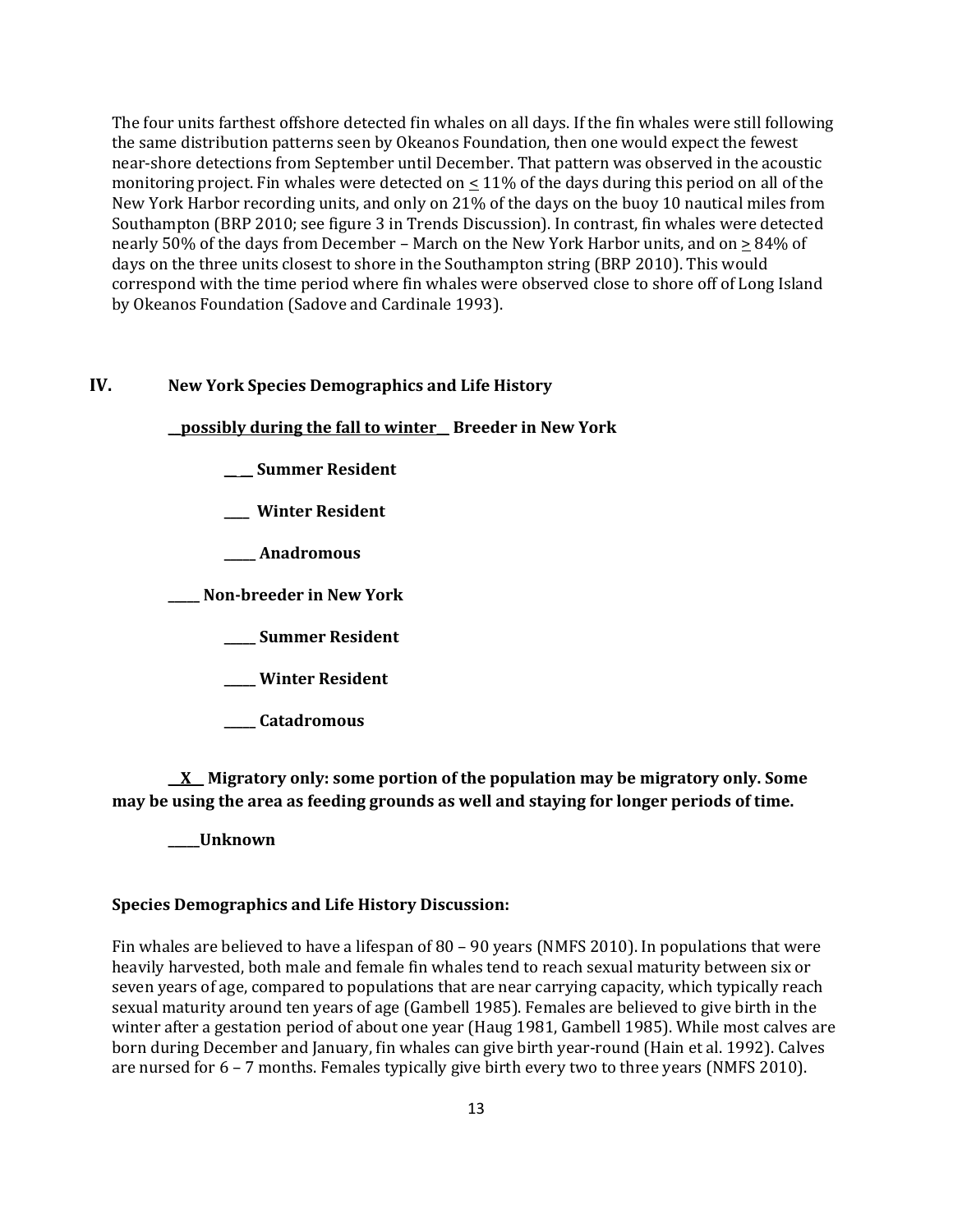The fin whale migration is poorly understood. Acoustic monitoring suggests a migratory pattern like that of other large whales: summers spent in high-latitude feeding grounds and winters in lowlatitude feeding grounds (Clark 1995). Fin whales were detected moving south into the West Indies (Clark 1995). However, fin whales are known to persist in some areas, such as the New York Bight, year-round. It has been suggested that fin whales may move offshore during the winter (Jonsgård 1966, Clark 1995). In New York, at least some faction of the population actually moves closer to shore during the winter period (Sadove and Cardinale 1993). Whether that faction represents all age groups or perhaps only juvenile or non-reproductive individuals is unknown. Sadove and Cardinale (1993) suggest that fin whales may calve in New York waters, but this has never been confirmed.

Fin whales often exhibit strong site fidelity, returning to the same feeding grounds year after year. This site fidelity appears to be maternally driven, with calves returning to the same feeding grounds they traveled to with their mothers as calves (NMFS 2013). Even though site fidelity is exhibited by many individuals, long-distance travels by many fin whales shows that this is not always the case (NMFS 2010).

Little is known about natural mortality in fin whales. There have been some reports of predation on fin whales by killer whales in the western North Atlantic (Mitchell and Reeves 1988). It is believed that disease probably plays a role in mortality as well, although the extent of which is unknown. There has been a suggestion that crassicaudiosis in the urinary tract of North Atlantic fin whales is the primary cause of natural mortality (Lambertsen 1986). It is believed that natural mortality rates are between 0.04 and 0.06 in fin whales (Aguilar and Lockyer 1987). Vessel collision and entanglement in fishing gear are considered the two major human-caused sources of mortality and serious injury (NMFS 2013).

## **V. Threats:**

Two of the best known anthropogenic threats to large whale populations include vessel strikes and fishery interactions, specifically entanglement in fishing gear. Both of these threats are believed to be more problematic than observational studies suggest, as many events are most likely not reported, and affected whales may die at sea and not be recovered (Heyning and Lewis 1990). Unfortunately, it is extremely difficult to track a specific event to a geographic location, so it is nearly impossible to know whether an event occurred in New York waters. Jensen and Silber (2004) compiled information on reported ship strikes from 1975 – 2002. They found that fin whales were the most commonly affected species of whale, with 75 records (Jensen and Silber 2004). From 2005 – 2010, there were nine confirmed deaths of fin whales caused by vessel collisions (NMFS 2013). One of these was reported off of Southampton, NY (NMFS 2013). It is unknown if the animal was struck in New York waters, or if the whale was killed outside of state waters and was brought in on the bow of a ship or drifted in.

Entanglement in fishing gear is another major threat to many species of cetaceans throughout the North Atlantic. There have been four reported fin whale entanglement events in the North Atlantic since 2006. Two of these resulted in mortality, while the other two were classified as "serious injures" (NMFS 2013). The fate of both of the live whales is unknown. Whales that survive entanglement but are injured may suffer from reduced survival and fecundity, as has been documented in North Atlantic right whales (Knowlton et al 2012).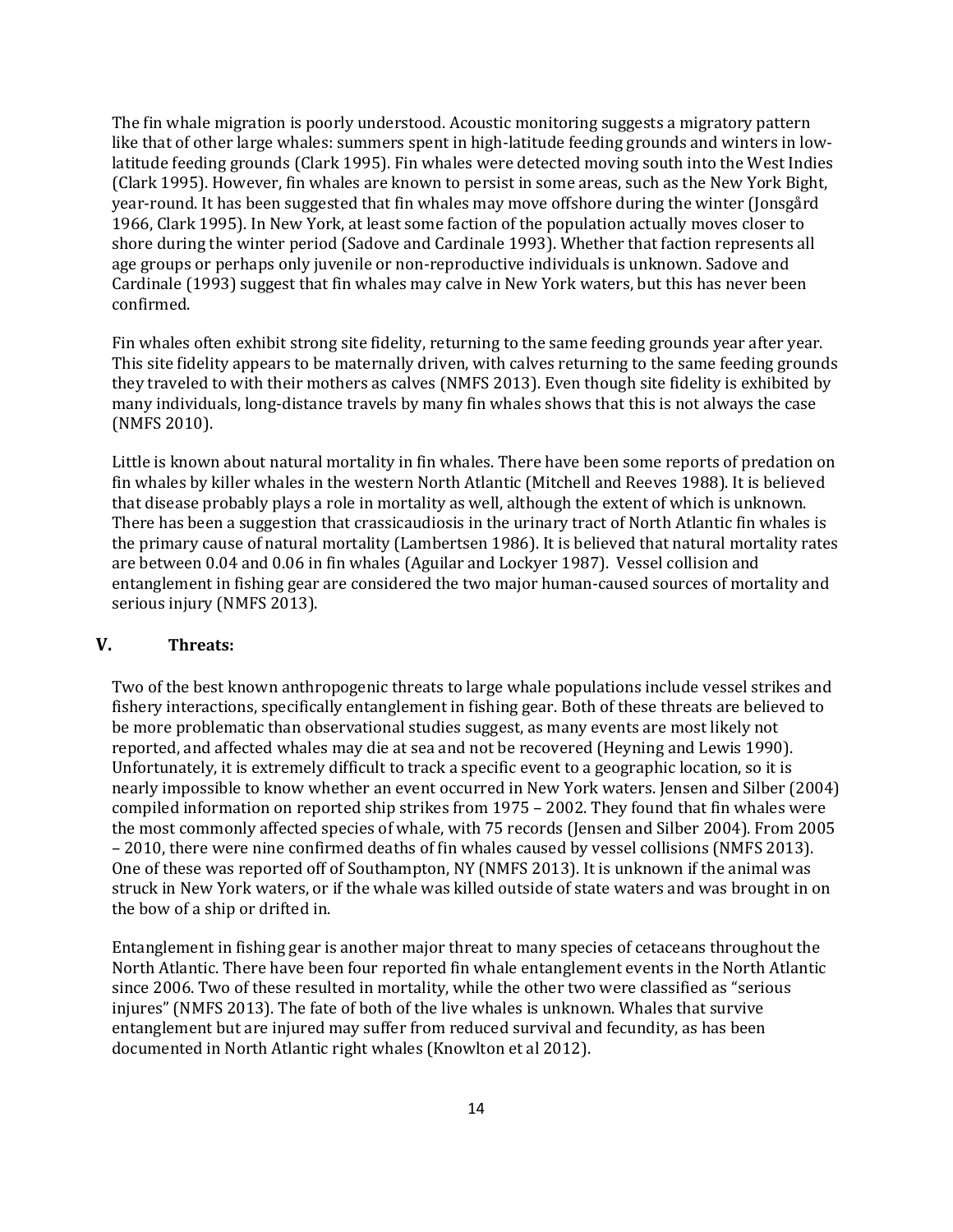Stranding and entanglement response and outreach in New York are currently provided by Riverhead Foundation. They respond to all marine mammal strandings; however, they are not authorized to disentangle large whales. The nearest group authorized by NOAA to perform such entanglements is the Rhode Island Division of Fish and Wildlife. In an attempt to reduce large whale entanglements, Cornell Cooperative Extension has begun a "ghost" gear removal project. Working with the DEC's Crustacean Unit and commercial fishermen, the project has removed 4,881 abandoned lobster traps from Long Island Sound as of June 21, 2012.

Climate change has led to temperature and current shifts throughout the North Atlantic Ocean. These changes could lead to shifts in distribution of fin whales as occupied habitats may become unsuitable and previously unsuitable habitats may become occupied. Certain studies have shown that the productivity of ocean basins may be altered by shifts in the climate (Quinn and Neibauer 1995, Mackas et al. 1989). Prey species may be affected; copepods already exhibited signs of a shift in distribution as a result of climate change (Hays et al. 2005). Fin whales are generalist feeders, so there is a good chance that they may be more resilient to the affects of climate change than other species who specialize on one prey item (NMFS 2010). The effects of climate change on both fin whales and their prey need to be further researched, but the potential effects are large, which is why the severity was listed as "unknown, potentially high" and the irreversibility was listed as "high/very high."

The effects of other anthropogenic activities, such as offshore energy development are also largely unknown. Oil spills threaten marine mammals including the fin whale. The other major threat of development and other human activities is noise pollution. Cetaceans, including fin whales, rely heavily on sound to communicate. Increasing levels of anthropogenic noise in the ocean could hamper this ability. Ross (1987, 1993) estimated that the ambient noise level in the oceans rose 10 dB from 1950 – 1975 because of shipping; background noise has been estimated to be increasing by 1.5 dB per decade at the 100 Hz level since propeller-driven ships were invented (National Research Council 2003). The oceans are getting progressively louder, and the waters off of New York are no exception (BRP 2010). Acoustic monitoring in the New York Bight region in 2008 and 2009 found elevated levels of background noise (due in large part to shipping traffic) (BRP 2010).

Several species of large whales have been found to increase the amplitude of their calls in response to large levels of noise, which could lead to increased energy consumption (See Holt et al. 2008, Parks et al. 2011). Above a certain level of noise, some whale species are known to stop vocalizing (See Melcón et al. 2012), and there is also the potential for masking of calls if background noise occurs within the frequencies used by calling whales (BRP 2010). In a large, solitary species, this could lead to difficulty finding other whales, including potential mates.

In some instances, exceptionally loud noises, usually active military sonar, have led to temporary and permanent threshold shifts and even death by acoustic trauma in certain species of cetaceans (NMFS 2010). While this has not been documented in fin whales, there is the potential for such deleterious effects to occur.

Recreational vessel activity, such as whale-watching has been known to affect some species of cetaceans. Fin whales are often targeted by whale-watching activities in New York and other areas, so there is the potential that some of these negative effects may be seen. Fin whales in the Gulf of St. Lawrence were documented as altering their dive behavior when approached by vessels (Michaud and Giard 1998, Edds and Macfarlane 1987). In Maine, fin whales approached by vessels decreased their dive times, surface times, and number of breaths per surfacing (Stone et al. 1992). In the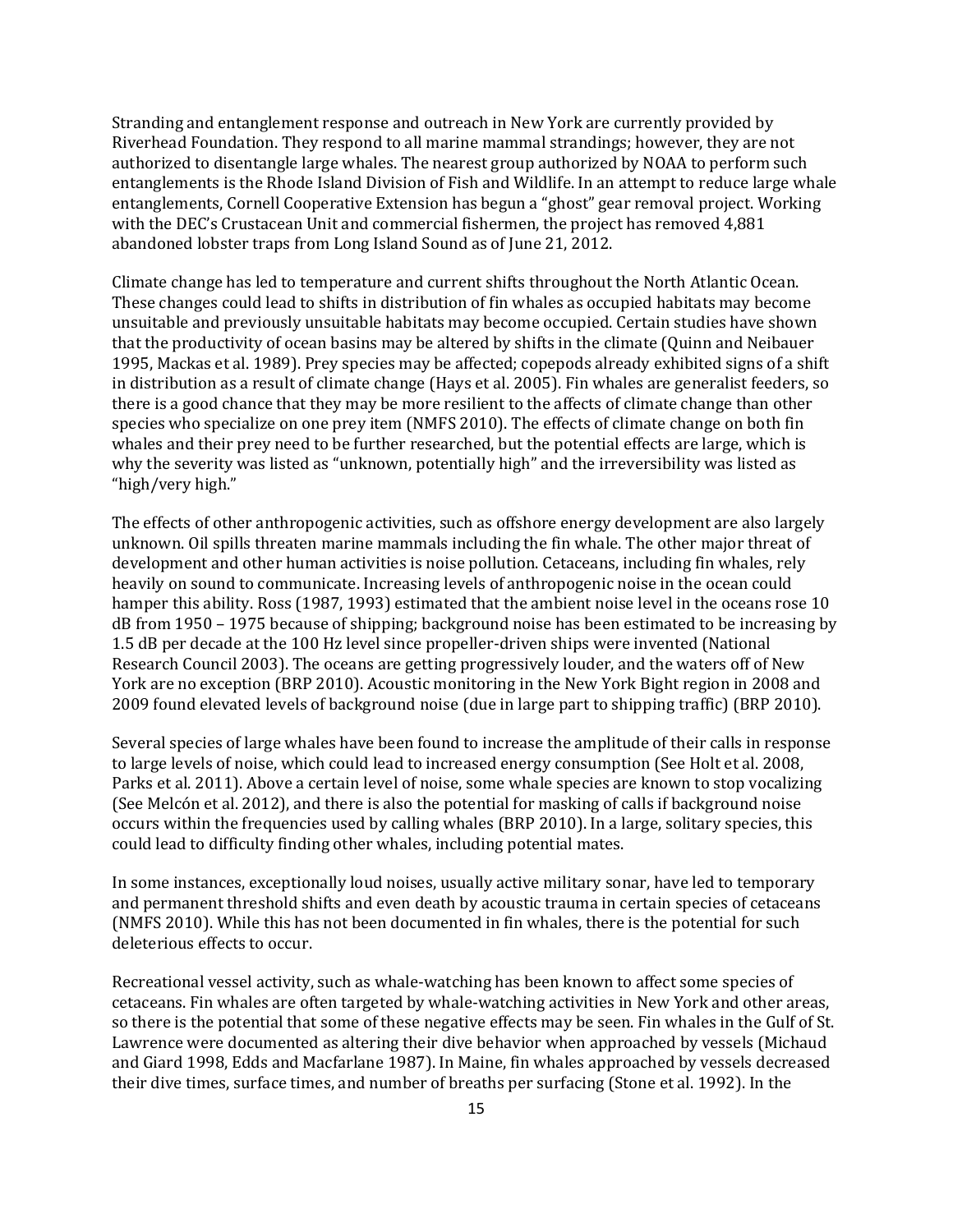Mediterranean, fin whales altered their behavior when approached by ships, and did not return to their normal behaviors (which included foraging) when vessels left (Jahoda et al. 2003).

It is currently believed that contaminants such as organochlorines, organotins, and heavy metals do not negatively impact fin whales and other baleen as much as other marine mammals (O'Shea and Brownell 1994). Fin whales feed at a low trophic level, and so there is little chance for the bioaccumulation of toxins that occurs in many of the odontocetes (toothed whales). While no significant effects of contaminants has yet been documented, it is possible that exposure has longterm effects such as reduced reproductive success and/or long-term survival. It is also possible that ingestion of solid pollutants (garbage) may occur, which could lead to potential blockage of the stomach. Such ingestion has been documented in several species of cetaceans, including sperm and minke whales, but never in a fin whale (NMFS 2011).

## **Are there regulatory mechanisms that protect the species or its habitat in New York?**



The fin whale is protected in the United States by its status as a federally Endangered species. In addition, the fin whale (along with all other marine mammals) receives federal protection under the Marine Mammal Protection Act of 1972 (MMPA). The fin whale is protected internationally from commercial hunting under the International Whaling Commission's (IWC) global moratorium on whaling.

Fin whales are also protected under the Environmental Conservation Law (ECL) of New York. The fin whale is listed as a state endangered species in New York. Section 11 – 0535 protects all statelisted endangered and threatened species and makes it illegal to take, import, transport, possess or sell any listed species or part of a listed species. In addition, Article 17 of the ECL works to limit water pollution, and Article 14 presents the New York Ocean and Great Lakes Ecosystem Conservation Act. This act is responsible for the conservation and restoration of coastal ecosystems "so that they are healthy, productive and resilient and able to deliver the resources people want and need." Both of these help to protect the habitat of the fin whale. Whether they are adequate to protect the habitat is currently unknown.

The North Atlantic Large Whale Take Reduction Plan identified floating groundline used in the trap and pot fisheries as an entanglement threat for large whales. The National Marine Fisheries Service subsequently passed a new law making it mandatory for all pot and trap fisheries to switch over to sinking groundline by 2008. To encourage compliance by fishermen, DEC's Marine Endangered Species and Crustacean Unit partnered with the Cornell Cooperative Extension of Suffolk County and initiated gear buyback programs, which removed 16.9 tons of floating rope from New York's commercial lobster fishery. Further analysis is required before it is known if any real reduction in large whale entanglement has occurred as a result of the switch from floating to sinking groundline. Because species trends can not be determined and threats exist in the form of ship strike, entanglement and other threats, it is unknown if current mechanisms are adequate to protect the species.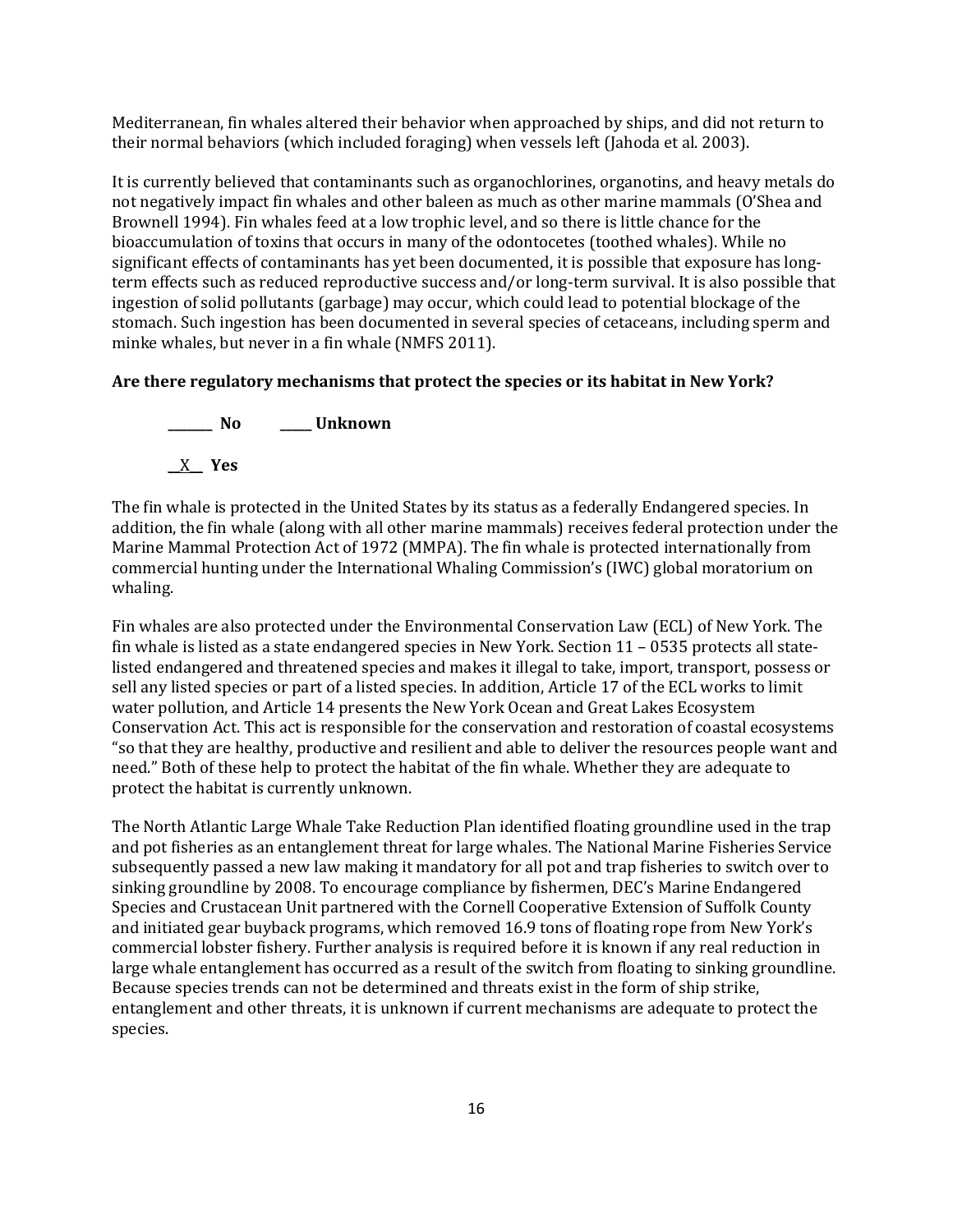## **Describe knowledge of management/conservation actions that are needed for recovery/conservation, or to eliminate, minimize, or compensate for the identified threats:**

It is still largely unknown how fin whales utilize New York coastal waters. What information we do have comes from surveys done in the 1970s – early 1990s, and it is very possible that fin whales have shifted their distribution and habitat use patterns since then. Long-term surveys and monitoring strategies should be developed.

If it is known where and when fin whales are occurring in New York waters, more effective management and conservation strategies can be employed. Seasonal speed restrictions on vessels in high use areas could be put into effect. In addition, seasonal and/or area closures on certain fisheries where the gear poses the largest threat to large whales may help minimize entanglement in gear.

Near real-time acoustic monitoring of large whales, specifically right whales, is currently being used off of the coast of Massachusetts in an effort to reduce vessel collisions with large whales. When a right whale is detected, an alert goes out to all large shipping vessels in the area, and a speed restriction goes into place. Similar monitoring in New York could help reduce the threat of vessel collisions with large whales in coastal waters. Even if a speed restriction only goes into place for the critically endangered right whale, knowledge that there are large whales in the area could lead to increased awareness and alertness and possibly reduce the potential of a collision.

The fin whale would benefit greatly from further research. Even though it is the most common baleen whale in New York waters, little is known about general life history and demography of this species, and the real effects of the threats in New York waters are unknown. Information about whether or not calving and feeding is taking place in the New York Bight would be very valuable. Further research into the actual effects that threats such as climate change are having on fin whales is warranted. In addition, education on this species and the importance of reporting ship strikes and entanglements is encouraged.

## **References**

Aguilar, A. and C. Lockyer. 1987. Growth, physical maturity, and mortality of fin whales (*Balaenoptera physalus*) inhabiting the temperate waters of the northeast Atlantic. Canadian Journal of Zoology 65253–264.

Baretta, L. and G.L. Hunt, Jr. 1994. Changes in the numbers of cetaceans near the Pribilof Islands, Bering Sea, between 1975–78 and 1987–89. Arctic 47:321–326.

Barlow, J., K. A. Forney, P.S. Hill, R.L. Brownell, Jr., J.V. Carretta, D.P. DeMaster, F. Julian, M.S. Lowry, T. Ragen, and R.R. Reeves. 1997. U.S. Pacific marine mammal stock assessments: 1996. NOAA Tech. Mem. NMFS-SWFSC-248: 223 pp.

Bérubé, M. and A. Aguilar. 1998. A new hybrid between a blue whale, *Balaenoptera musculus*, and a fin whale, *B. physalus*: frequency and implications of hybridization. Marine Mammal Science 14:82–98.

Bérubé, M., F. Larsen, G. Notarbartolo di Sciara, R. Sears, A. Aguilar, J. Sigurjønsson, J. Urban-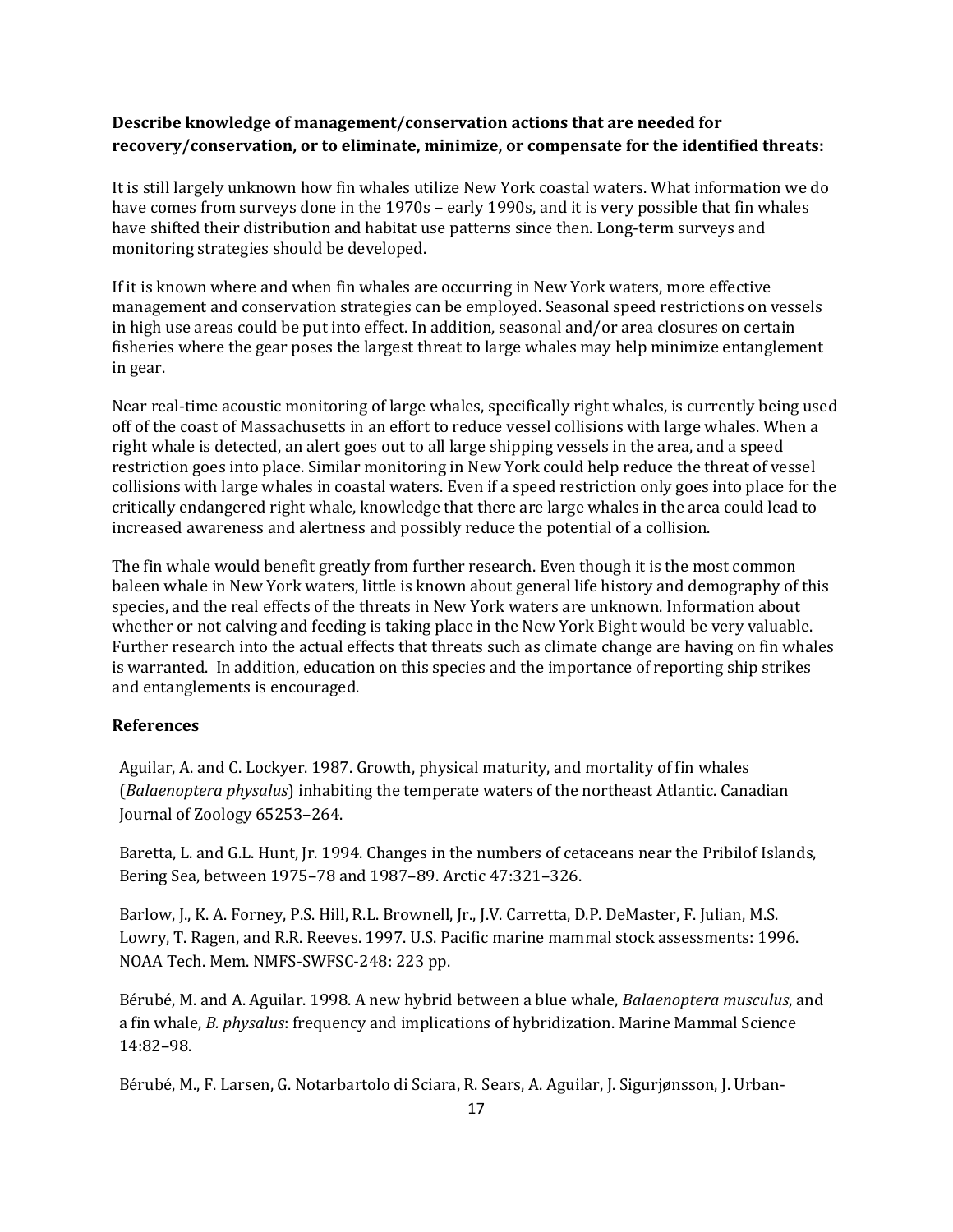Ramirez, D. Dendanto, and P.J. Palsbøll. 1998. Population genetic structure of North Atlantic, Mediterranean Sea and Sea of Cortez fin whales, *Balaenoptera physalus* (Linnaeus, 1758): analysis of mitochondrial and nuclear loci. Molecular Ecology 7:585–599.

Bioacoustics Research Program (BRP). 2010. Determining the seasonal occurrence of cetaceans in New York coastal waters using passive acoustic monitoring. Cornell Lab of Ornithology: Bioacoustics Research Program. TR 09-07. 60 pp.

Breiwick, J.M. 1993. Population dynamics and analyses of the fisheries for fin whales (*Balaenoptera physalus*) in the northwest Atlantic Ocean. Ph.D. thesis, University of Washington, Seattle. 310 pp.

CETAP. 1982. A characterization of marine mammals and turtles in the mid- and north Atlantic areas of the U.S. outer continental shelf, final report, Cetacean and Turtle Assessment Program, University of Rhode Island. Washington, DC, Bureau of Land Management. #AA551-CT8-48: 576.

Chapman, D.G. 1976. Estimates of stocks (original, current, MSY level and MSY) (in thousands) as revised at Scientific Committee meeting 1975. Report to the International Whaling Commission 26:44–47.

Clark, C.W. 1995. Application of US Navy underwater hydrophone arrays for scientific research on whales. Report to the International Whaling Commission 45:210–212.

Edds, P.L. and J.A.F. Macfarlane. 1987. Occurrence and general behavior of balaenopterid cetaceans summering in the St. Lawrence Estuary, Canada. Canadian Journal of Zoology 65:1363– 1376.

Gambell, R. 1985. Fin whale *Balaenoptera physalus* (Linnaeus, 1758). Pp. 171–192 in S.H. Ridgway and R. Harrison (eds.), Handbook of marine mammals, Vol. 3. Academic Press, London.

Hain, J.H.W., M.J. Ratnaswamy, R.D. Kenney, and H.E. Winn. 1992. The fin whale, *Balaenoptera physalus*, in waters of the northeastern United States continental shelf. Report to the International Whaling Commission 42:653–669.

Haug, T. 1981. On some reproduction parameters in fin whales *Balaenoptera physalus* (L.) caught off Norway. Report to the International Whaling Commission 31:373–378.

Hays, G.C., A.J. Richardson, C. Robinson. 2005. Climate change and marine plankton. Trends in Ecology and Evolution: 20(6).

Heyning, J.E. and T.D. Lewis. 1990. Entanglements of baleen whales in fishing gear of southern California. Report to the International Whaling Commission 40:427–431.

Holt, M. M., D. P. Noren, V. Veirs, C. K. Emmons and S. Veirs. 2008. Speaking up: killer whales (*Orcinus orca*) increase their call amplitude in response to vessel noise. Journal of the Acoustical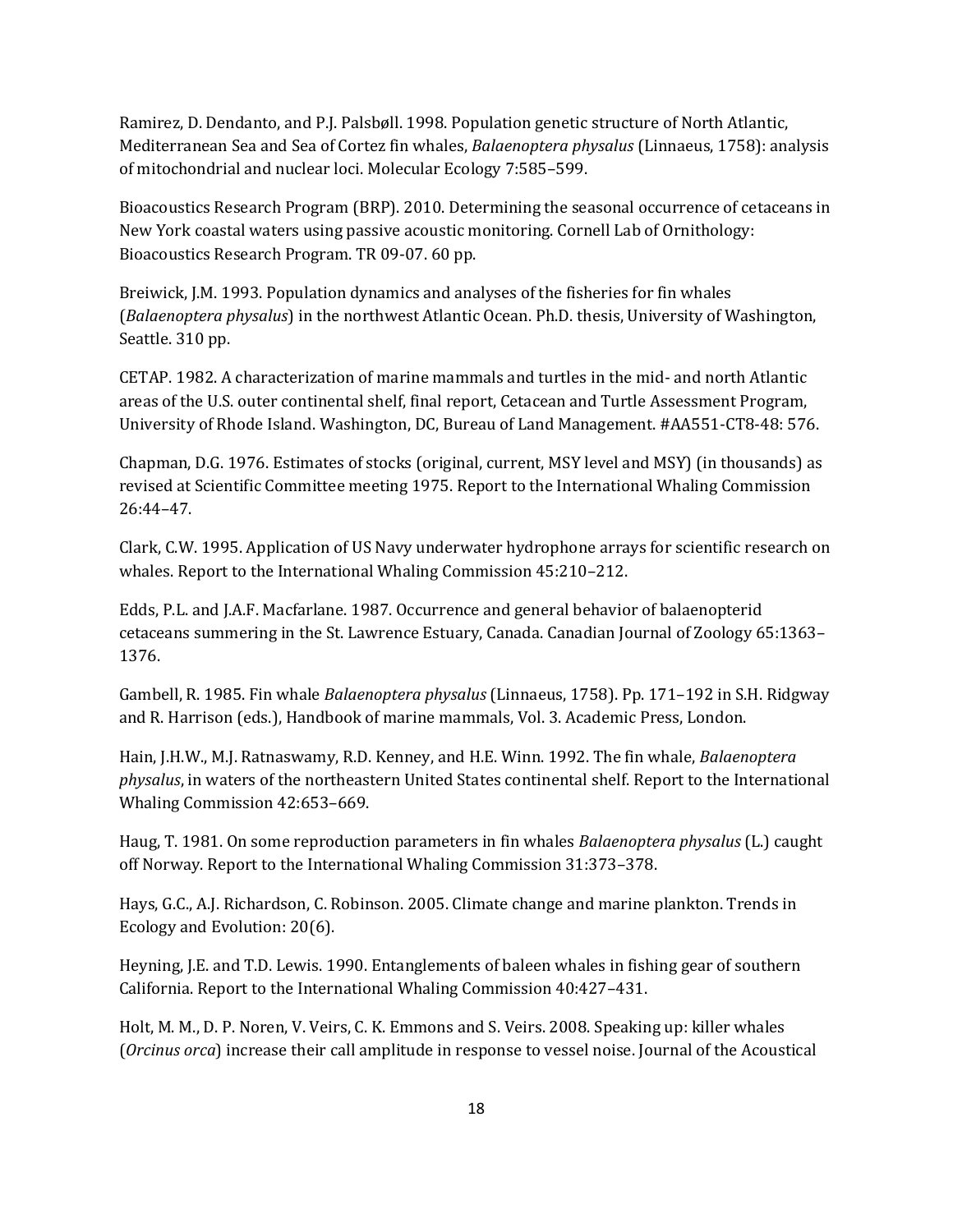Society of America 125(1): EL27 - EL32.

Jahoda, M. et al. 2003. Mediterranean fin whale's (*Balaenoptera physalus*) response to small vessels and biopsy sampling assessed through passive tracking and timing of respiration. Marine Mammal Science 19(1):96–110.

Jensen, A. S., and G. K. Silber. 2004. Large Whale Ship Strike Database. U.S. Department of Commerce, NMFS-OPR-25 37.

Jonsgård, A. 1966b. The distribution of Balaenopteridae in the North Atlantic Ocean. Pp. 114-124 *In* K.S. Norris (ed.), Whales, dolphins, and porpoises. University of California Press, Berkeley.

Kellogg, R. 1929. What is known of the migrations of some of the whalebone whales. Annual Report to the Smithsonian Institution 1928:467–494.

Knowlton, A.R., P.K. Hamilton, M.K. Marx, H.M. Pettis and S.D. Kraus. 2012. Monitoring North Atlantic right whale *Eubalaena glacialis* entanglement. Marine Ecology Progress Series. 466:293- 302.

Lambertsen, R.H. 1986. Disease of the common fin whale (*Balaenoptera physalus*) crassicaudiosis of the urinary system. Journal of Mammalogy. 67(2):353–366.

Mackas, D.L., Goldblatt, and A.G. Lewis. 1989. Importance of walleye Pollack in the diets of marine mammals in the Gulf of Alaska and Bering Sea and implications for fishery management, pp. 701– 726 *In* Proceedings of the international symposium on the biology and management of walleye Pollack, November 14-16,1988, Anchorage, AK. Univ. AK Sea Grant Rep. AK-SG-89-01.

Melcón, M. L., A. J. Cummins, S. M. Kerosky, L. K. Roche, S. M Wiggins, and J. A. Hildebrand. 2010. Blue whales respond to anthropogenic noise. PLoS ONE 7(2): e32681. doi:10.1371/journal.pone.0032681

Michaud, R. and J. Giard. 1998. VHF tracking of fin whales provides scientific ground for the management of whale watching in the St. Lawrence estuary. World Marine Mammal Science Conference, Monaco, January 1998. Abstracts, p. 91.

Mitchell, E. and R.R. Reeves. 1988. Records of killer whales in the western North Atlantic, with emphasis on eastern Canadian waters. *Rit Fiskideildar* 11:161–193.

National Marine Fisheries Service (NMFS). 2010. Final Recovery Plan for the Fin Whale (*Balaenoptera physalus*). National Marine Fisheries Service, Office of Protected Resources, Silver Spring, MD. 121 pp.

National Marine Fisheries Service (NMFS). 2013. Fin whale (*Balaenoptera physalus*): western North Atlantic stock. NOAA Fisheries Draft Marine Mammal Stock Assessment Reports. National Marine Fisheries Service, Silver Spring, MD. 15 pp.